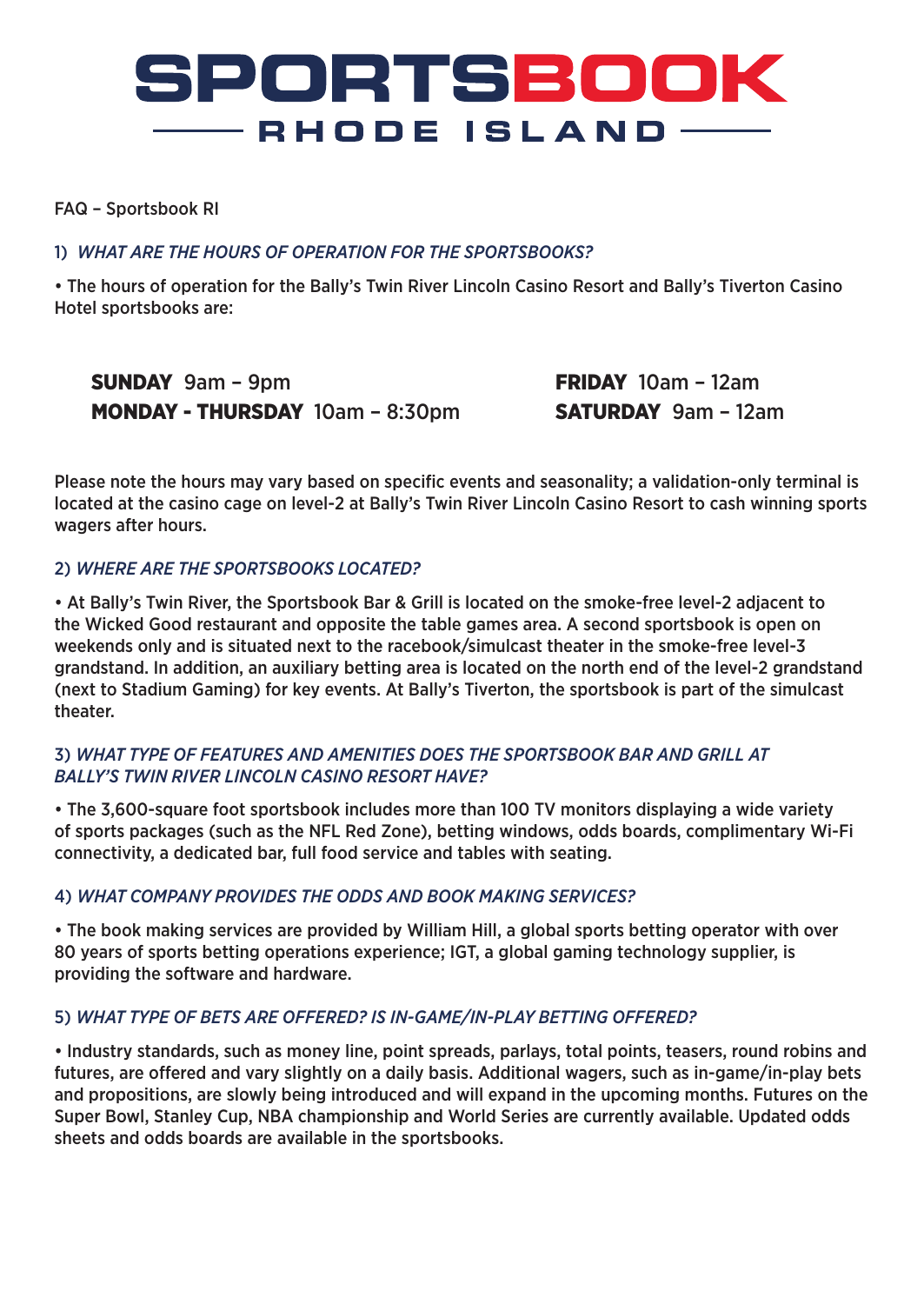# SPORTSBOOK — RHODE ISLAND-

## 6) *WHAT TYPE OF SPORTING EVENTS ARE OFFERED?*

• Wagering will vary on a daily basis, but all major professional (NFL, NBA, etc.) and college (football, basketball, etc.) sports will be offered. The number of sports and leagues offered are expected to increase over the upcoming weeks; for example, professional soccer (already available on a limited basis), professional golf, professional tennis, professional darts, professional rugby and NASCAR will be added to the wagering menu. Some professional boxing and MMA fights, typically those of national interest, are often included for betting.

#### 7) *HOW LONG IS A WINNING TICKET VALID FOR?*

• Winning tickets are valid for one year at the completion of the final bet on the wager.

#### 8) *IS BETTING OFFERED ON RHODE ISLAND COLLEGIATE TEAMS?*

• Wagering is not allowed on "any collegiate sports or athletic event that takes place in RI or a sports contest or athletic event in which any Rhode Island college team participates, regardless of where the event takes place".

## 9) *IS BETTING OFFERED ON GAMES PLAYED IN RHODE ISLAND?*

• Wagering is not allowed on "any collegiate sports or athletic event that takes place in RI or a sports contest or athletic event in which any Rhode Island college team participates, regardless of where the event takes place".

#### 10) *CAN A WINNING TICKET PURCHASED AT BALLY'S TWIN RIVER LINCOLN CASINO RESORT BE CASHED AT BALLY'S TIVERTON CASINO HOTEL, AND VICE VERSA?*

• Yes, winning sportsbook tickets can be cashed at either RI location.

#### 11) *WHAT IS THE LEGAL BETTING AGE IN RHODE ISLAND?*

• The legal betting age in Rhode Island is 18 years-old.

#### 12) *IS INTERNET OR PHONE BETTING OFFERED?*

• Neither internet nor phone wagering is available. All wagers must be placed in person at either Bally's Twin River Lincoln Casino Resort or Bally's Tiverton Casino Hotel.

#### 13) *IS A WEBSITE AVAILABLE WITH ALL OF THE PERTINENT INFORMATION ON THE SPORTSBOOK AND RHODE ISLAND SPORTS BETTING?*

• Yes, SportsBetRhodeIsland.com

#### 14) *ARE BETTING ODDS DISPLAYED ON THE SPORTSBETRI.COM, BALLY'S TWIN RIVER LINCOLN CASINO RESORT OR BALLY'S TIVERTON CASINO HOTEL WEBSITES?*

• No. The betting odds are only displayed at the properties.